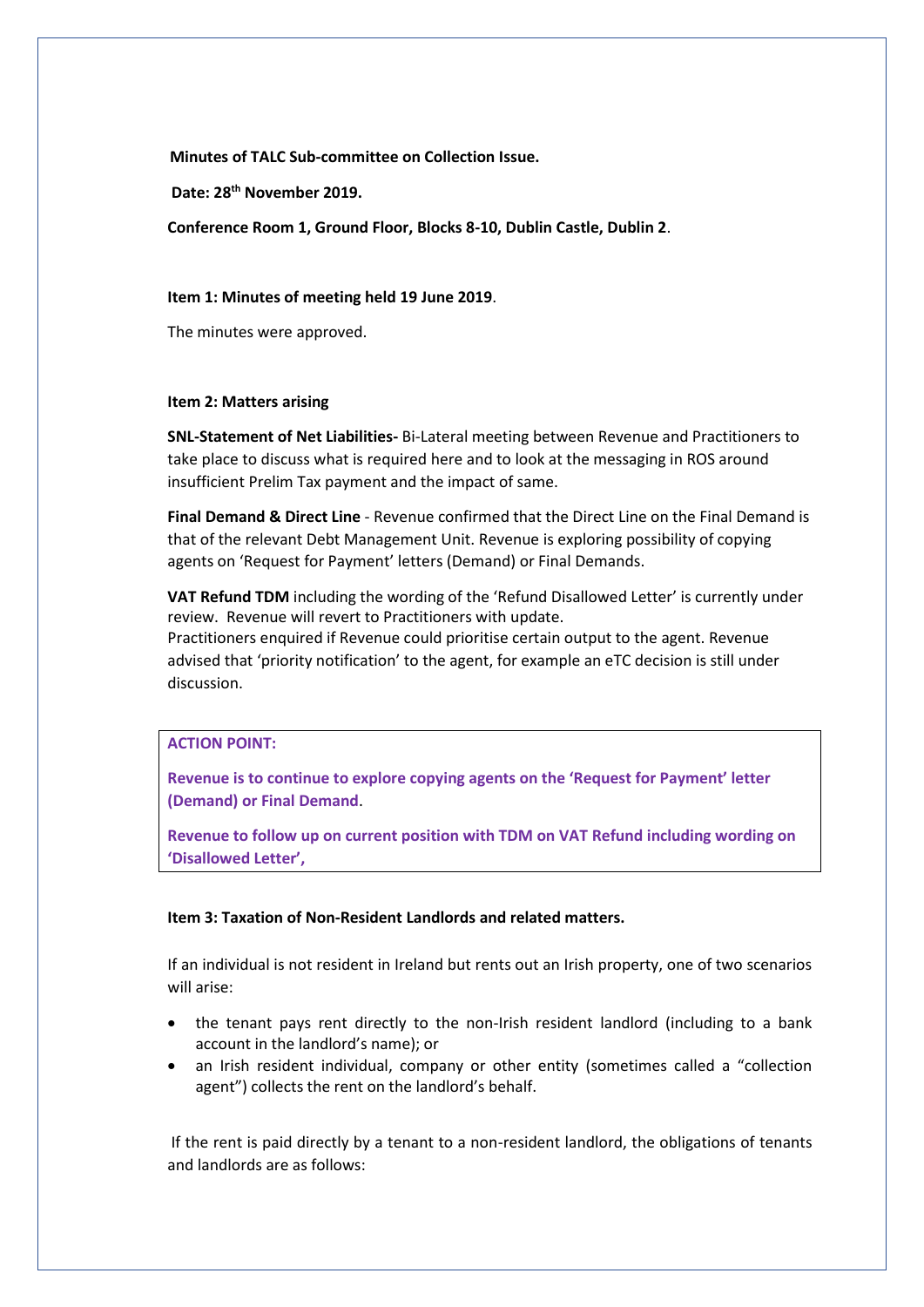- The tenant is obliged to withhold 20% of the rent and remit it to Revenue, by virtue of Sections 238(2) and 1041 Taxes Consolidation Act 1997 (TCA). The tenant can remit the tax to Revenue with a tax return. If the tenant fails to remit the tax, Revenue can recover the tax from the tenant by adjustment of tax credits. The tenant gives a landlord a certificate of the tax deducted on Form R185 (Certificate of Tax Deducted).
- The landlord is required to file an Irish tax return. The landlord can set the tax deducted by the tenant and remitted to Revenue against her/his tax liability. The landlord can claim relief for allowable expenses in arriving at the rental profit and may also be entitled to personal tax credits.

If the rent is paid to a collection agent, rather than directly to the landlord, the obligations of the tenant, the non-resident landlord and the collection agent are as follows:

- The tenant is not entitled to or obliged to withhold any of the rent.
- The non-resident landlord is assessable and chargeable to tax in the name of the collection agent, under Section 1034 TCA.
- The collection agent is a "chargeable person" for tax purposes, which means the collection agent is required to submit a tax return and calculate and pay the tax due on the nonresident landlord's rental income.
- The collection agent is not entitled to deduct 20% tax from the rent; however, under Section 1046 TCA, the collection agent may retain a portion of the rents which is sufficient to pay the tax liability on the rental profits from the property or properties in question. (This could be more than the 20% of the gross rent which a tenant would be required to deduct, if the rent was paid directly to the non-resident landlord). This amount should be paid to Revenue when the collection agent files the tax return.
- As in cases where the non-resident landlord files her/his own return, allowable expenses may be claimed in arriving at the rental profit, and any personal tax credits to which the landlord is entitled may be claimed also.

The issue is dealt with in Revenue's Tax and Duty Manual 45-01-04. While the manual was updated last year, there has been no recent change in legislation or policy in this area. The only new guidance provided in the updated manual was to confirm that parties other than tenants (such as local authorities or housing bodies) who pay rent directly to non-resident landlords must also deduct income tax at 20% from the rent payment and remit it to Revenue.

There appears to be confusion among estate agents, property management companies and auctioneers about the nature and extent of their obligations in respect of non-Irish resident clients. Some "collection agents" may have been deducting 20% tax from rents and submitting a form R185, but this was never the correct procedure. As outlined above, the obligation on "collection agents" in Section 1034 TCA applies to any of the persons or entities listed in the section (a "*trustee, guardian, committee … factor, agent, receiver, branch or manager*") who are acting on behalf of a non-resident person. This would include most entities or individuals acting on behalf of non-resident landlords, including estate agents or auctioneers. If a collection agent fails to undertake its tax responsibilities, it will be liable to usual Revenue sanctions for failure to pay and file.

Replies to the specific queries raised by the agents' representatives on the TALC Collection subcommittee are set out in bold below: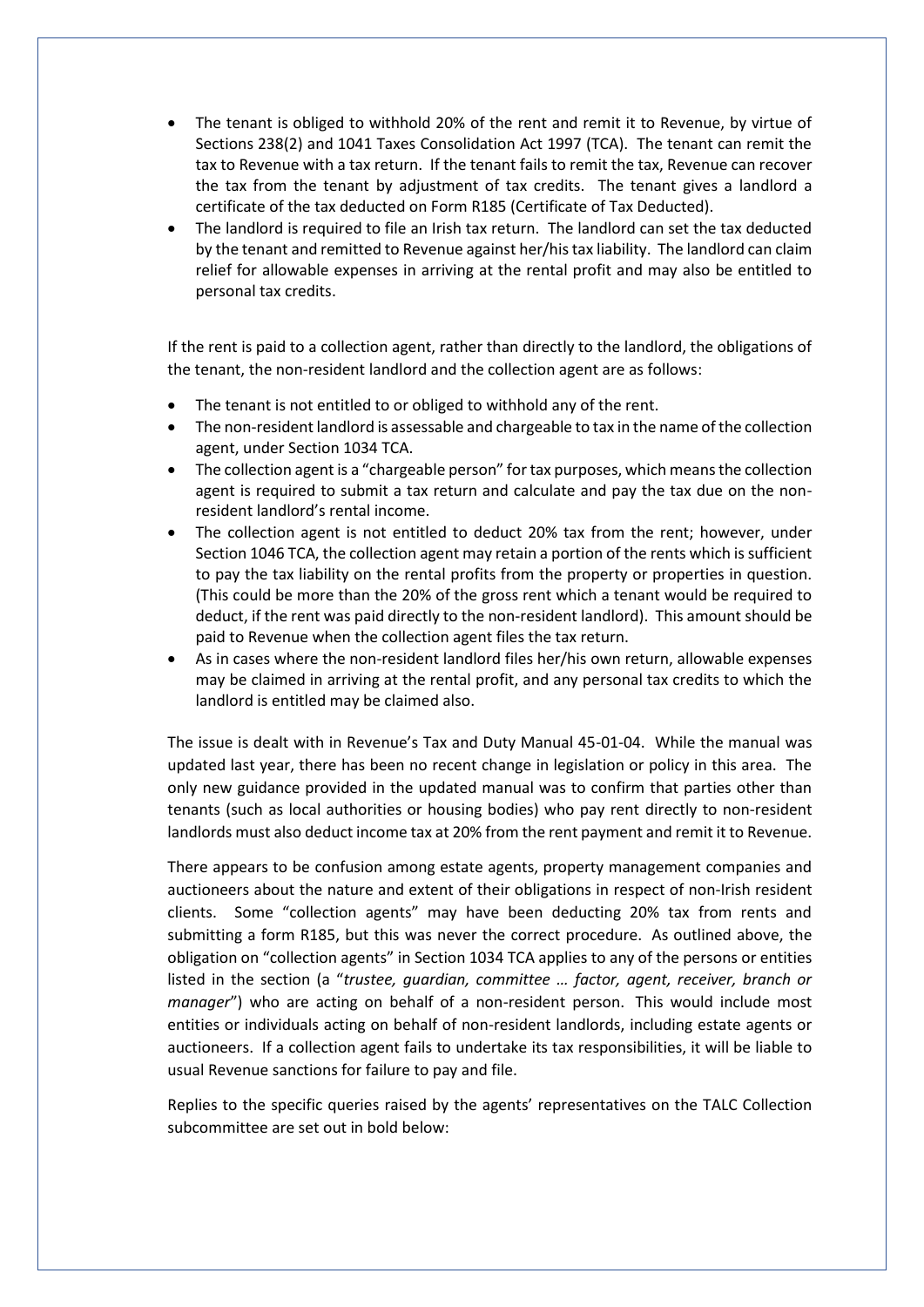1. A non-resident client owns multiple properties managed by more than one agent (in different parts of the country for example), are both agents to act as collection agents and file tax returns on behalf of the taxpayer? Who has to take responsibility for the filing?

**Each agent will be responsible to file the return and pay the liability by the appropriate deadline in respect of rent collected from the property or properties that they manage on behalf of a non-Irish resident client. If a collection agent becomes aware that another party is managing a separate property for a non-Irish resident client, they can contact the Revenue office dealing with the case, who will investigate the matter.**

- 2. Collecting agents become chargeable persons in respect of the non-resident landlords' property?
	- a. Preliminary tax obligations;
	- b. Implications for tax clearance should full information not be returned by the collecting agent.

**Collection agents are chargeable persons in respect of the non-Irish resident landlord's property. The landlord is assessable and chargeable to income tax in the name of the Irish agent (Section 1034 TCA 1997). The agent should be set up under a new tax reference number. While the assessment is in the name of the Irish agent, the tax to be charged is the amount which would be charged if the non-resident landlord was assessed in his or her own right. Accordingly, as well as assessing only the profit rent, relief should be given for any personal tax credits to which the non-resident landlord is entitled. Tax and Duty Manual 45- 01-01 refers.**

**Also, an agent as defined in Section 1034 TCA falls within the definition of "chargeable person" in Section 959A(1) TCA.**

**The collections agent's obligations in respect of preliminary tax and implications for tax clearance are as follows:**

- **a. As normal, preliminary tax payment must be made before 31 October in the tax year or later if filing through ROS; any balance of tax must be paid on the filing date for the following year, together with the preliminary tax payment for that year.**
- **b. If the collection agent fails to comply with those obligations, it will have an impact on their ability to obtain tax clearance.**

**Section 1095 (3) TCA provides that where an applicant for a tax clearance certificate is "***in compliance with the obligations imposed on the person by the Acts in relation to – (a) the payment or remittance of any taxes, interests or penalties required to be paid or remitted under the Acts, and (b) the delivery of any returns to be made under the Acts"* **then the Collector General's Division will provide such a tax clearance certificate confirming such compliance. Section 1095 (3A) TCA provides that the Collector General's Division may rescind a tax clearance certificate issued where compliance with the obligations of subsection (3) are no longer being met.**

**Section 1034 TCA provides that a non-resident landlord is chargeable to income tax in the name of an Irish agent who is collecting that rent on the landlord's behalf.**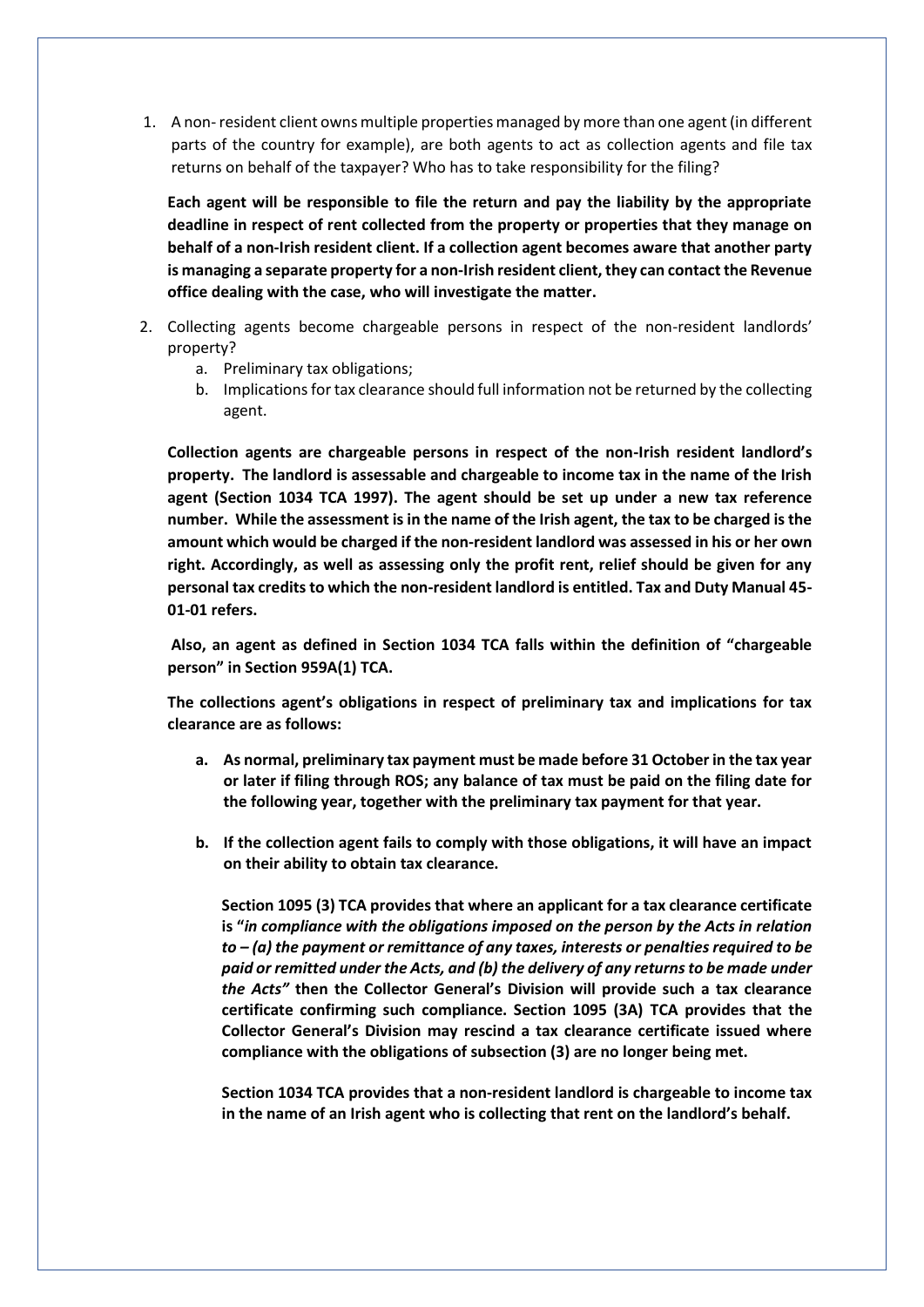**Section 1046 (1) TCA provides that a person "in whose name a non-resident person is chargeable shall be liable for all matters required to be done under the Income Tax Acts for the purpose of assessment and payment of Income Tax".** 

**There are clear obligations placed on collection agents acting on behalf of a nonresident landlord under the Tax Acts which should be complied with along with all other obligations in the context of payment and assessment. It follows, therefore, that should Revenue become aware that such obligations are not being met that this would have implications for the compliance status of the collection agent and could result in the refusal of a tax clearance certificate or in an existing tax clearance certificate being rescinded.**

3. Agent collects rents for multiple landlords, has to file Form 11s in respect of each one and obtain multiple tax reference numbers

**Yes, the agent must make a return and pay the tax in respect of each property and each nonresident landlord.**

4. Instead why can't the collecting agent remit the tax on behalf of the non-resident landlord, possibly using the R185 form?

**The legislation provides that this procedure (which is set out in Sections 1041 and 238 TCA) applies where the tenant (or another party such as a local authority) pays the rent directly to the non-resident landlord. The alternative procedure outlined in section 1034 applies to collection agents. Under Section 1046(2) TCA, a collection agent may retain as much of the rent as is required to pay the non-Irish resident landlord's tax liability.**

**As part of its strategy to support voluntary compliance, Revenue is reviewing the obligations of non-resident landlords and their agents and tenants. However, the current position is as outlined above and any change in the legislation is a matter for the Minister for Finance.**

#### **Item 4: eCG 50 overview.**

Revenue delivered a presentation on the eCG 50 process. Revenue outlined the key features of the new system:

- The eCG50 system is currently scheduled to be available in the first half of 2020.
- Where a vendor needs a CG50A to provide to a purchaser, the vendor logs into ROS/MyAccount and selects 'Capital Gains Clearance' facility, enters the required details and uploads the required documentation.
- Where Purchaser receives CG50A she/he pays full consideration. If no CG50A is received she/he withholds 15% and completes a CG50B Form, logs into ROS/MyAccount and selects the 'Capital Gains Clearance' facility.
- Solicitors will be able to act on behalf of clients. The client will need to enter the solicitor's TRN into ROS/MyAccount which will create a temporary link between solicitor and client. This will allow the solicitor to make an application on behalf of the client.
- Applications made by solicitors are visible to the vendor on the application.
- When making an eCG50A application, all vendors will need a PPSN/TRN.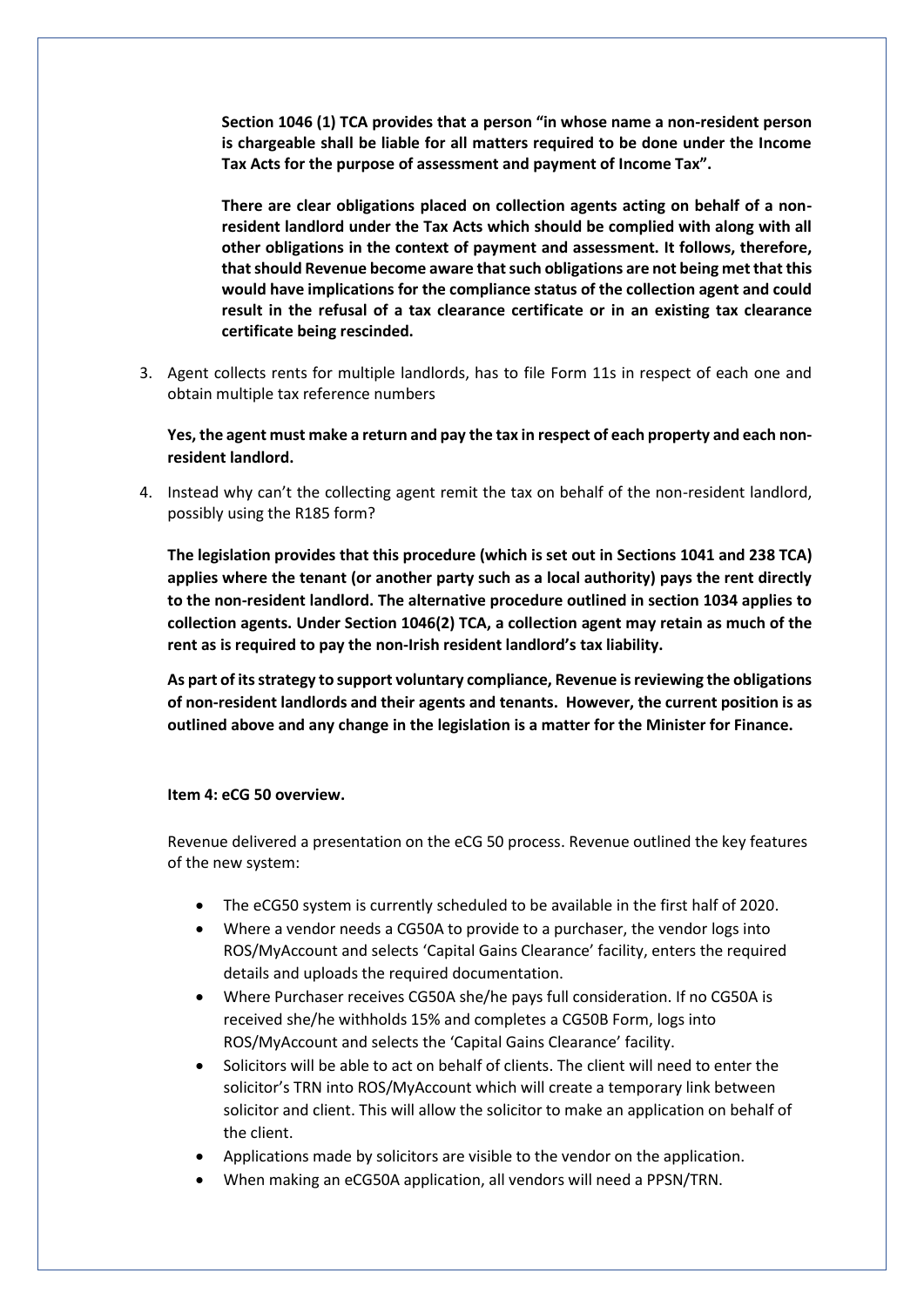- When filling out an eCG50B Form, all purchasers will need a PPSN/TRN.
- In order to access eCG50 applications or to allow a solicitor to act on a taxpayer's behalf, access to ROS/MyAccount is required.

Revenue responded to queries raised by the practitioners:

- The vendor is required to upload a full contract as part of the relevant documentation.
- In eCG50A, all vendors are automatically notified but not the purchaser.
- Paying the 15%? A purchaser can log into ROS/MyAccount and make a payment under Capital Gains Tax (CGT) but would need to be registered for CGT to make the payment.
- How does Revenue connect vendor and purchaser? The Purchaser will provide details about the vendor on the eCG50 application form.
- Normally solicitors carry out transactions on behalf of vendors, but an agent can log in and do the same.

- **ACTION POINT:**

- **eCG 50 slides to be circulated to attendees** 

## **ePSWT**

Revenue provided an update in response to queries arising.

Report completed outlining ePSWT requirements, but this requires approval before any development commences. There is a possibility of some development in 2020 but go- live date would be at least 2021/22. This development would involve the creation of an esystem for the process. In future proofing any development, Revenue would need to consider options for the rate including keeping the current rate (20%) and a possible variable rate based on compliance such as the eRCT system.

Practitioners enquired about applying 0% withholding rate. Revenue advised that this was a possible option to drive compliance.

Practitioners enquired as to why Revenue would use variable rates. Revenue advised that in time variable rates may become more of a feature in order to match with the taxpayer's compliance position.

## **Item 5: Debt Management Services (DMS) Update/Interest Charging**

Revenue provided an update on charging Interest. Bulk output of Interest Warning letters (9,000 approx.) issued w/c 25 November to higher payers with late payments in 2019. Interest will be charged on a systematic basis from January 2020.

There has been a significant take-up of the variable Direct Debit option (approx. 70%) for PREM. Revenue is going to mailshot Fixed Direct Debit customers and advise of the Variable DD option.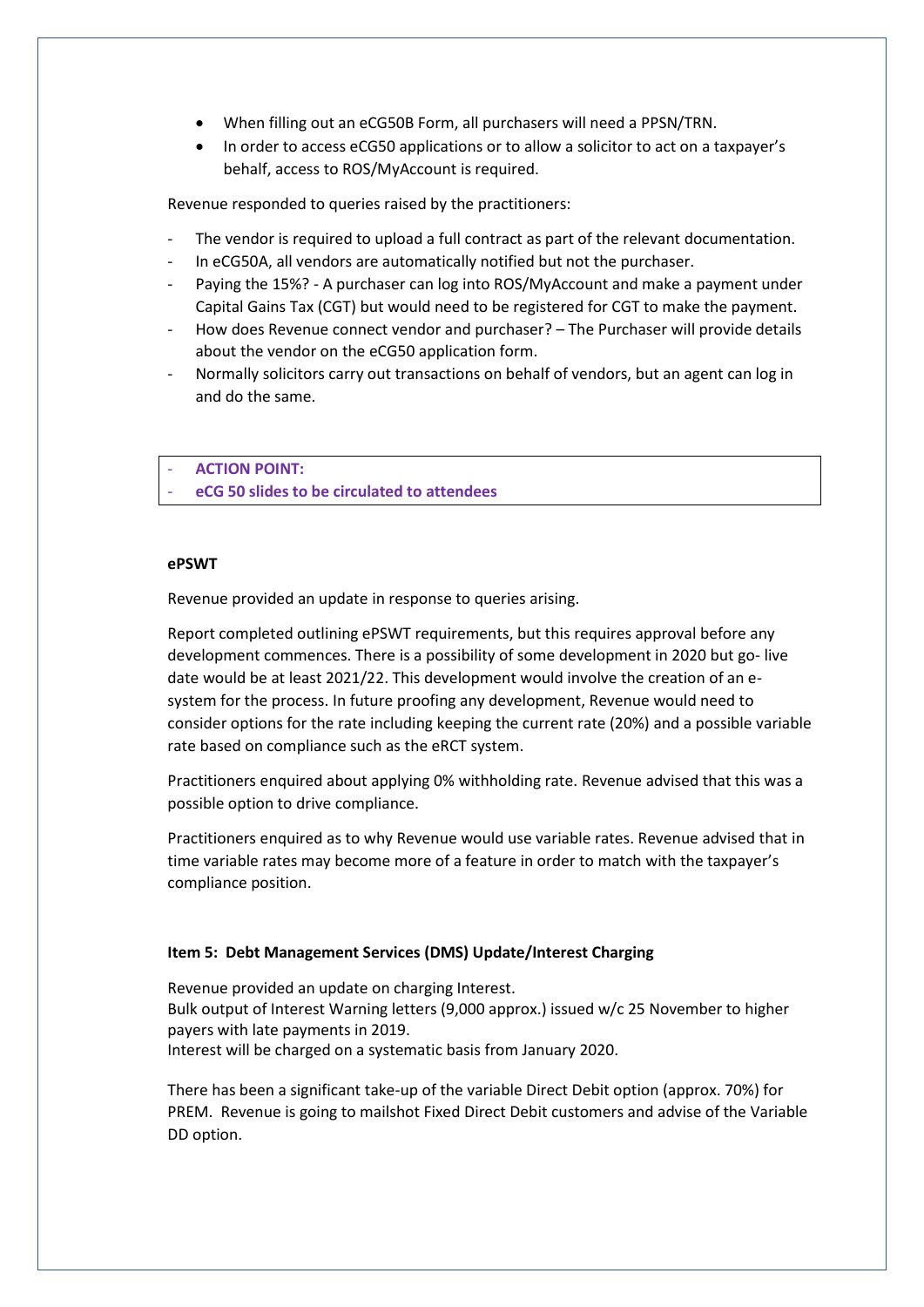Assessments have a 30-day appeal period and within 7 days of the expiration of the appeal period, Revenue will issue a 'Request for Payment' Letter (Demand).

### **Item 6 PAYE Modernisation**.

Revenue provided an update:

- $\frac{1}{2}$  5m payroll submissions out of 178K employers
- $\ddot{\bullet}$  2.8m employments reported
- **E**80bn Gross Pay Reported
- $\frac{1}{2}$  17m Payslips Received

Earlier in 2019, Revenue made available to Employees and Pensioners the facility to view all their payslips reported by all their employers on MyAccount. There is a facility available since June for unemployment repayments/claims online. Revenue has now launched the Financial Statement, pay and tax summary. A Customer can go online and create their own financial statement, the document is downloadable if required by a financial institution. Revenue will provide you with a password. This is required to open the document.

In January 2020, Revenue will make available Employment Detail summary to employees for 2019. This document will replace the Form P60. On 15th January, Revenue will make available the preliminary End -of-Year statement for PAYE Customers. It will be based on income details reported by all employers during the year. If they have additional income to declare or additional credits to claim they will need to complete a Form 12. On 9<sup>th</sup> December, Revenue will have generated the new Tax Credit Certs for 2020 and they will be visible in MyAccount. Once the Form 12 is filed, a final end of year statement issues and any overpayments is refunded.

## **Proprietary Directors**

There is no change to the basis of assessment for emoluments paid to Proprietary Directors. Under the PAYE system, employers are obliged to operate PAYE on the director's emoluments at the time of payment. With effect from 1 January 2019, all employers were obliged to report on or before the making of a payment of emoluments. For proprietary directors, the Form 11 for 2019 will be prepopulated with details from the 2018 P35.

#### **Item 7: ROS issues – Pay & File.**

Revenue provided an update on the ROS downtime and the issue around P&F date.

Revenue apologised for the ROS problems encountered by Practitioners and their clients on P&F day. ROS is a very large and complex system. ROS suffered 2 separate outages on the  $12<sup>th</sup>$  &  $13<sup>th</sup>$  November which coincided with the Pay & File deadline. The issue on the  $12<sup>th</sup>$ was caused by a database server crash. Revenue's technical team identified and resolved the database server issue. On P&F day itself, ROS did not go down, returns were still getting through but at a slower pace. On  $13<sup>th</sup>$  November Revenue issued a press release advising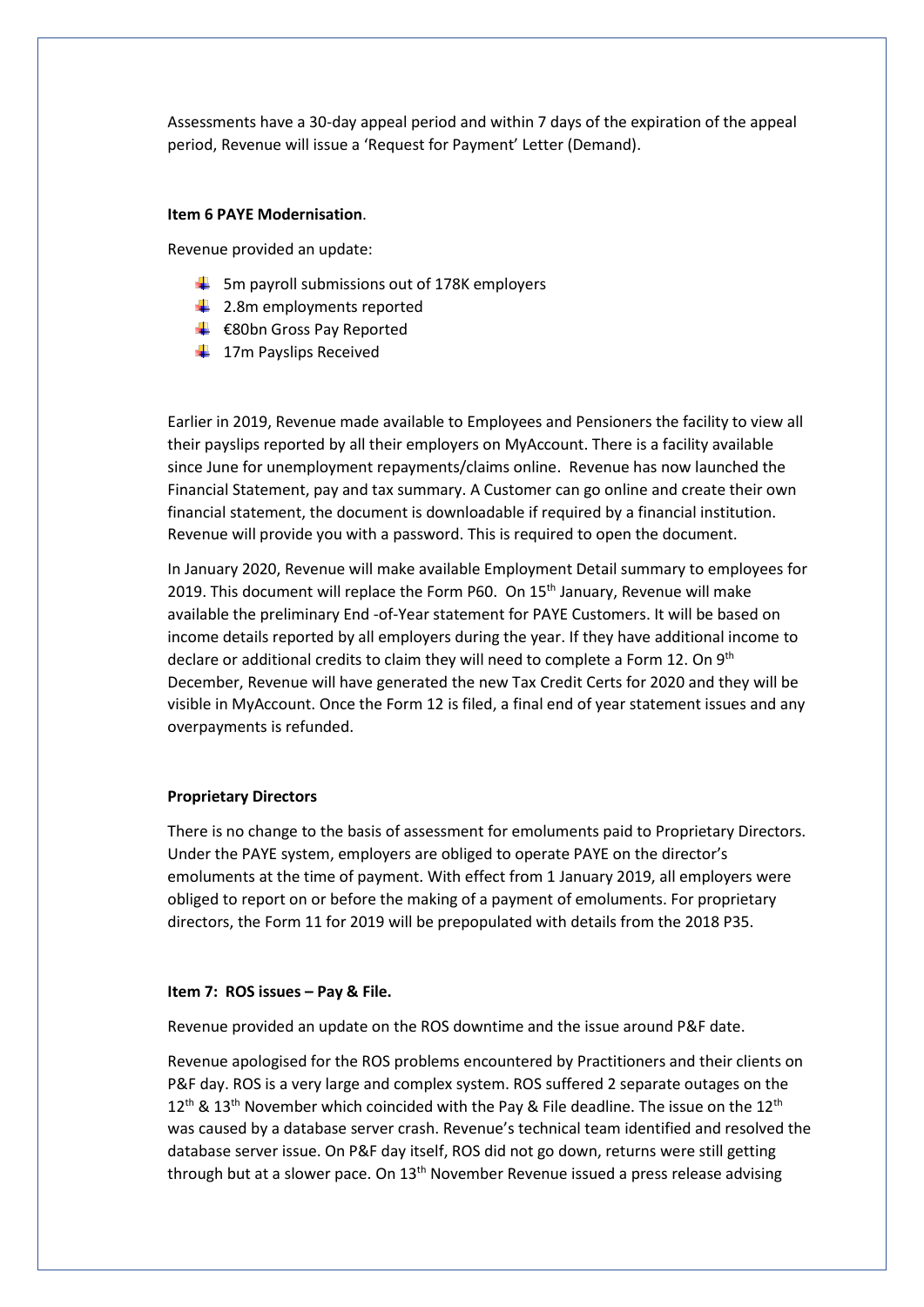that in light of the difficulties experienced with ROS, a surcharge will not apply to any 2018 income-tax self-assessed returns filed online that week until midnight on Sunday  $17<sup>th</sup>$ November. A full review followed on the technical failures that happened, on how best to run the communications piece out to the users of ROS and the practitioners, to keep them informed and the lesson learned by Revenue as a result of this issue.

Practitioners advised that the lack of communication or no communication on the website was a major problem for them and their clients and stated Revenue ought to have issued an e-brief or placed a pop-up messages on website. Overall, it was felt, that communication from Revenue was poor and practitioners stated Revenue need to be timely/immediate even allowing for the fact that the matter was being dealt with as a priority and that it was an evolving issue.

Revenue responded to the queries raised by the practitioners and will review its communications. In response it noted the following

-it was not a capacity issue that contributed to the ROS outage

-it had no impact on the filing of other returns.

-Pay & File date for 2020 is 12 November.

#### **ITEM 8 General (CCAB-I & ITI)**

#### **Revenue Phone lines:**

Practitioners enquired of Revenue as to the cause of the down time on Phonelines for 2 hours on 28th October 2019.

Revenue advised that this related to 29<sup>th</sup> October, when there was an issue with phone system's database. To remedy the situation, it was necessary to bring the service down for a period and restore it from a backup facility. This lengthened the time the phones were down.

## **2018 Form 11 Income Tax return – domicile/nationality.**

Form 11 2019 will be available from  $1<sup>st</sup>$  January 2020. Pre-filled  $3<sup>rd</sup>$  party data will not be there until June 2020.

Practitioner queried why nationality information was being requested. Revenue advised that a number of issues arose, and unnecessary contacts had arisen previously when the information was not mandated, and compliance queries were raised.

## **MyEnquiries/CES**

Revenue provide an update on the subgroup that met on 26<sup>th</sup> November. The purpose of the group is to seek ways to speed up replies via MyEnquiries.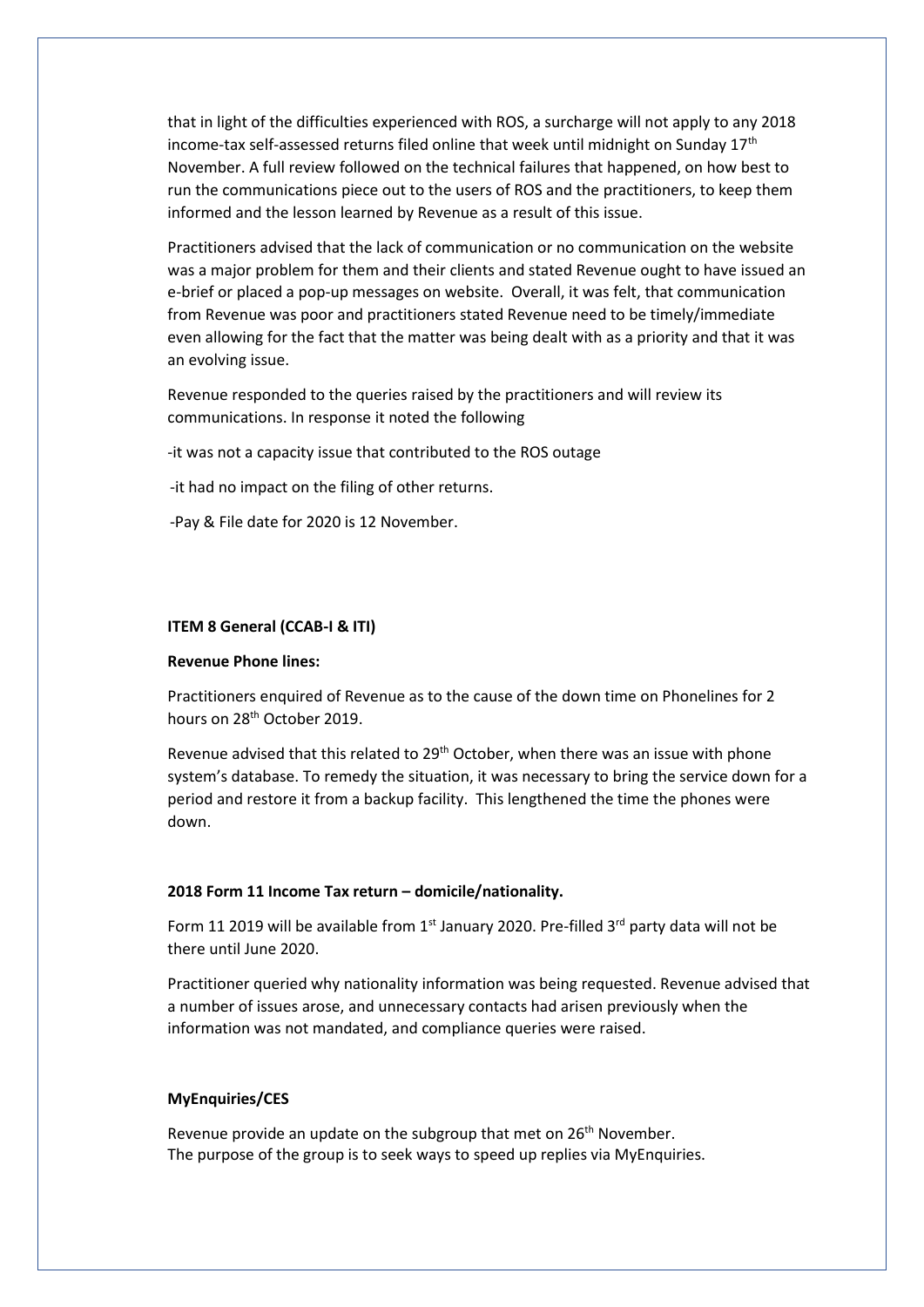The group had identified where system developments could be provided which would reduce the need for contact. Online functionality for non-corporate change of address and for CT1 offsets is to be delivered at end of March 2020. Other issues dealt with included contacts around RTS and additional clarification in updated Manuals. Replies issued in MyEnquiries for queries received in My enquiries has improved and there is a quality assurance review process on responses.

## **Interaction of PSWT with the DMS**

Practitioners enquired of delays in the offsetting, demands issuing, client always in a refund situation, small amount of CT to be paid, can a marker be put on cases where they are always in a credit situation. Revenue advised that it is exploring this concept.

84% are processed by Business Division within the customer standards time. Dr/Cr system operates in real time if the claim is available.

Practitioners enquired whether all PSWT cases are now dealt with in Cork?

Revenue advised that this is not the case, you continue to send it to the same place as before. The website is unclear and will need to be updated to reflect the position.

Revenue advised that the REV APP will also take PSWT, the original must be sent in the post. All PSWT Certs must be signed off by Divisional Managers.

# **ACTION POINT:**

**Revenue to examine the website around the information on PSWT**

## **Item 9 Revenue Compliance Project**

Revenue provided an update on a project involving CG's and Revenue's Business Division aimed at reducing the amount of Tax Debt available for collection and influencing future taxpayer behaviour in relation to filing and paying in a timely manner. The project involves:

- examining a number of taxpayers with poor filing/payment history
- making telephone calls initially to ascertain reason for late filing of returns
- obtaining a commitment that next VAT period is paid on time
- offering Phased Payment arrangements where appropriate
- where Revenue does not succeed in making contact by phone, the taxpayer is written to
- where there is continued non-engagement after a period, the case is further reviewed, and a visit is scheduled.

## **Item 10 Chair for 2020**

The Law Society will take over the role of Chair for 2020.

Meetings for 2020 were scheduled for  $5<sup>th</sup>$  March 25<sup>th</sup> June and 17<sup>th</sup> November.